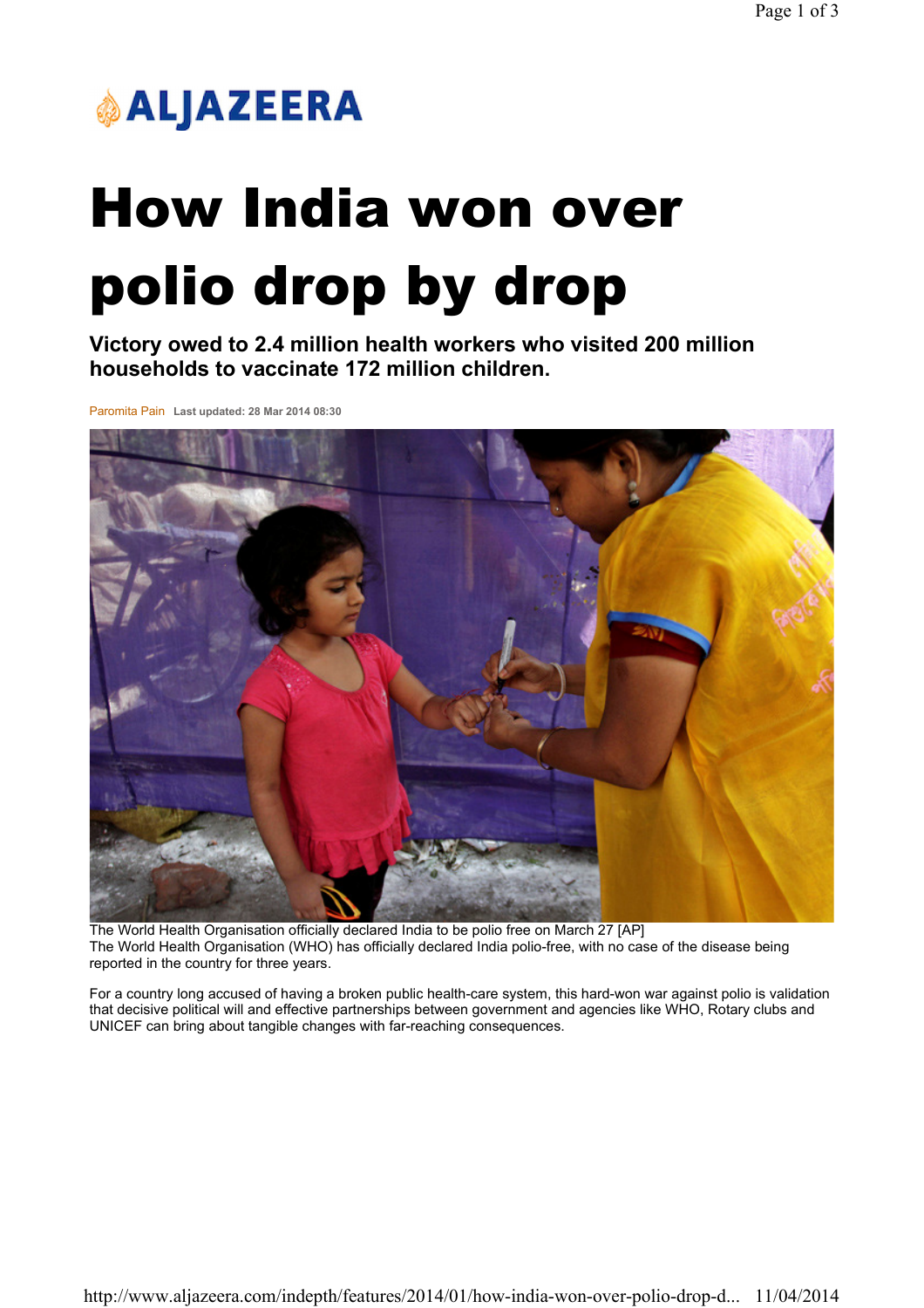

Spotlight Follow our special India coverage

"While the country did face many challenges like our high population density, inaccessible terrains and widespread illiteracy and ignorance, the very nature of polio also ensured that the sustained campaigns against it succeeded," says Dr R Balasubramaniam, the founder of the Swami Vivekananda Youth Movement and Frank Rhodes Professor, Cornell University.

"While strong government and private partnerships played a huge role, ultimately this victory belongs to the strong network of field workers, community health specialists and volunteers who worked tirelessly to ensure that no part of the country was too inaccessible, no child too far away to vaccinate," Balasubramaniam explains.

In each National Pulse Polio Immunisation round, 2.4 million vaccinators under 150,000 supervisors visited over 200 million households to ensure that the nearly 172 million children, less than five years of age, were immunised with the Oral Polio Vaccine.

Mobile and transit vaccination teams immunised children at railway stations, at bus stands, market areas and construction sites areas.

Israeli-born photographer Sephi Bergerson has photographed the country's polio eradication campaign since 2004, as part of assignments from WHO and UNICEF.

"Once I was assigned to photograph volunteers in an area beyond Kusheshwar Asthan Purbi, a little town in eastern Bihar state, along the banks of the Kosi River," he recounts.

"At 3 am sharp they would collect the vaccines from the refrigerators and leave for the boats that would collect them at 5 am with very precise plans to reach every village along the Kosi river. Sometimes there was no electricity and people worked in candle light. Situations could get very rough with many pockets violently rejecting the idea of vaccination but never did I see the volunteers in despair."

## Overcoming rejection

Overcoming the rejection of the vaccine by certain communities was perhaps the most important achievements of the campaign.

Ashok Mahajan, a member of the Rotary Club of Mulund, Maharashtra, and partner in the Global Polio Eradication Initiative, knows this first hand.

Appointed to India's National PolioPlus Committee of Rotary International in 1997, Mahajan realised that unless minority communities were brought into the fold of the campaign, the fight against polio would never end.

"I was working in the Bhiwand area (in Mumbai city) where resistance among the Muslim community was very high," he says. "I knew if we were able to convince the imams of the mosques we would have little trouble vaccinating the children of the area."

He persisted in trying to convince the imams of the Baba Makhdoom Shah Baba Dargah temple, and finally they agreed to talk to the people about the importance of immunisations after Friday prayers.

"They let us put up pro-vaccination posters around the mosque and this made a huge difference," he said. "Once we succeeded in Mumbai, we started work in Uttar Pradesh and Bihar."